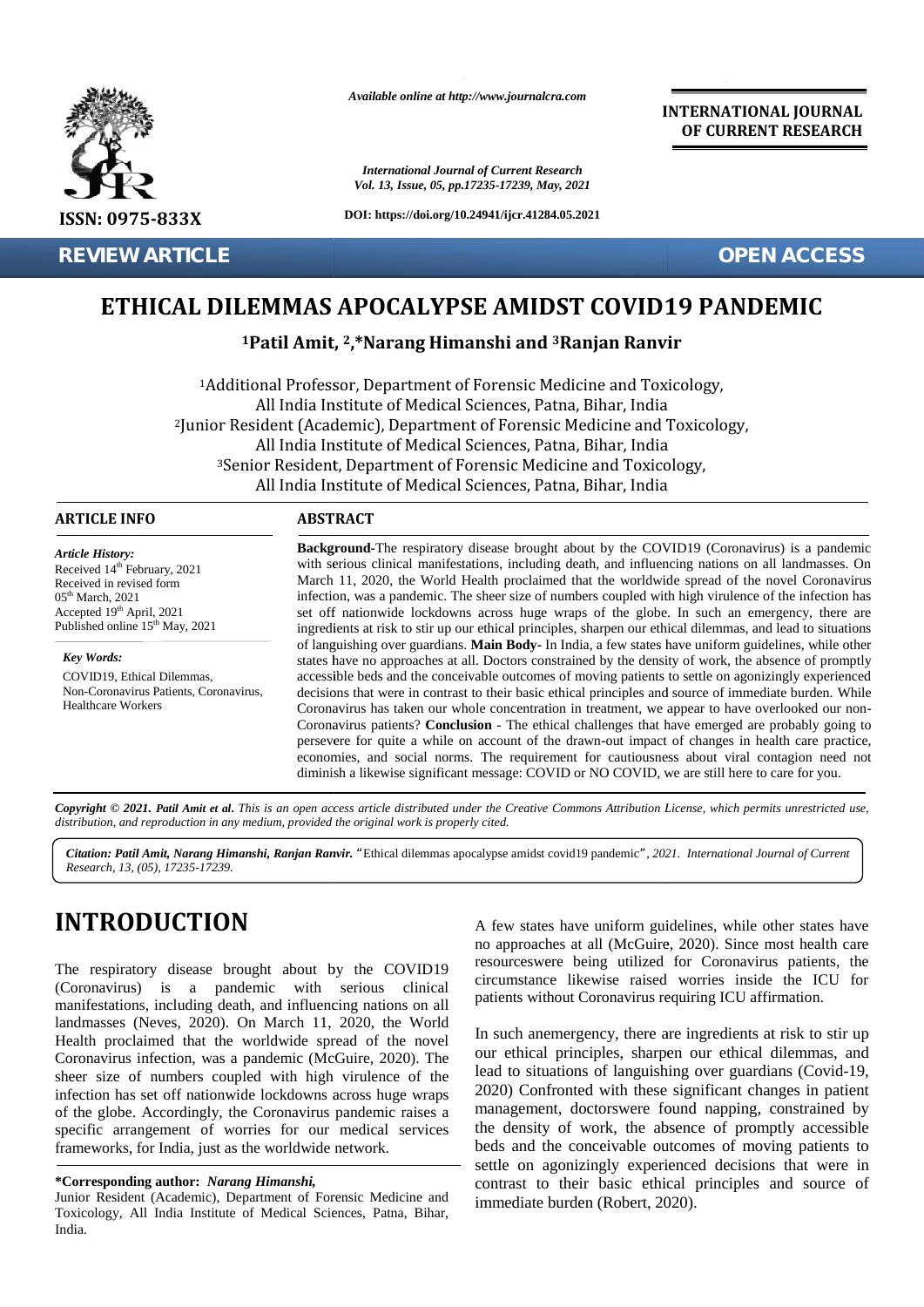# **MAIN TEXT**

# **ETHICAL DILLEMMAS**

In India, we manage a colossal weight of NCD's (non communicable diseases). NCD's kill 41 million people each year, equivalent to 71% of all deaths globally (WHO). On 1<sup>st</sup> June, 2020 WHO conducted a survey of 155 countries and discovered stressing issues in the management of health care for people with non-communicable diseases, many of these are at higher risk of severe complications from COVID-19 (COVID-19). In over 90% of nations, health care staff had been partially or completely reassigned to pandemic obligations. The delay of public screening programs (e.g., breast and cervical cancer) was likewise far reaching, reported by over half of the nations. Yet in India, without a doubt the infection is savage, so far the rate has been under one percent for reasons unknown. It has still disabled our healthcare systemby taking our total concentration in attempting to remain above empedocles in this Coronavirus violent storm (Panwar, 2020). The lacuna is anything but a modest sign concerning the drawn out status of health inIndia and the world. While Coronavirus has taken our whole concentration in treatment, we appear to have pretermit our non-Coronavirus patients? (Panwar, 2020). In the flow context, it is those patients who are more ineffectual and are not having the option to get the assistance they require.

For some, new risks may visage afterthought of usual norms of care. For others, the decisions to protect caregivers and maintain critical care capacity come in consideration. The huge decrease in seeking patients both routine and emergency care during the COVID19 pandemic is dominant part of social indemnity around the nation. Due to reverence contracting coronavirus infection patients prefer staying at home and suffer rather than risk coming to the hospital. Consequently, patients with beseeching health problems may be opt to stay at home rather than calling for help. Further, when the condition gets worsened medical attention is seeked for when treatments are less verisimilar to be lifesaving. The other reason might be lack of impartation to the hospital while others are brushing aside medical care since they have lost their medical coverage alongside their status (Podcasts, 2020), some are concerned about to impede the medical system while some are unheeded by health care systems that are quickly arranging to deal with of Coronavirus patients (Panwar, 2020). It is indispensable that we not just spotlight on the acute care of covid-19 patients, but that we likewise retroactively debar patients without COVID19, especially those with time-sensitive and medically complex conditions who are prorogue their care.

Patients with end stage renal disease or chronic renal disease in need of regular dialysis, in which a patient requires dialysis typically thrice a week – this is a life prolonging treatment and missing even one session can have severe clinical outcomes. Cancer management, which often involves immunosuppressive therapy, tumor resection, and inpatient treatment, has been incommensurately affected by COVID19. Putting off the aspects of cancer care will have grievous outcomes. Other pattern alterations have emerged in light of recantation of elective surgeries (Rosenbaum, 2020). Also, concern for patient's requisite bone marrow transplants, given their high risk of infection and potential need for ICU care. Patients with refractory tumors who are impending the end of life, however for whom a data-base targeted therapy may hold v

(Rosenbaum, 2020). In patients with cardiac diseases every minute of halt, the chance of having a unenviable upshot increases (Kramer, 2020) e.g. a known case of heart disease presents to emergency department with shortness of breath, chest pain requiring urgent intubation but due to COVID19 pandemic situation it is anticipated to first rule out COVID19 as per the protocol. According to the protocol doctors have to wait for COVID19 report till then the Trop-T levels of patient bedaubed causing to direct towards acute coronary syndrome. Though, this doubt would normally enkindle more earnest coronary angiography, the exposure about COVID19 status shelve the system. Treatment for a coronary episode, nonetheless, is cardinal (Rosenbaum, 2020). Patients in need of emergency services waited to assay care after hospitals had avert nonessential visits. In spite of the fact that doctors should frequently make decisions in the midst of exposure, we commonly center around the patient's peril, not our own. In an infectious disease noxious, our densifications must incorporate our own exposure risk — and how exposure would limit our power to care for future patients (Brown, 2020). There are patients abiding and maybe miskicking the bucket due to delay in treatment at certain spots. This might be a considerably sound that we are deliberately doing to our non-Corona virus patients. We need to give due credit to different valetudinarianism and chronic diseases, where patients require unwearingregular work-up, monitoring and treatment. This is important not only to rearing health and life, but to keep prospective hospital capacity. We should assort the non- COVID19 stipulation in three groups as shown in table 1. This Coronavirus canker has been up rating common indebtness so much that individual state is reassigned from an autonomous self to a self characteristically bound to others. The torment and intricacy of these alternatives is as of now intensified by shortages of PPE. One of the yet-to-be-told narrative accounts of the Coronavirus pandemic is the acknowledgment that the (essential) banishment on the presentation of less horrendous cases has incited blow-back to incalculable patients with ailments that authentically couldn't stand by. Although, invalidating procedures such as elective hernia repairs and knee replacements is comparatively straightforward, for many interventions the line between imperative and not imperative can be drawn only in review.  $^{(13)}$  Many procedures reckoned 'elective' are not elective e.g., patients waiting for valvular replacements. There perhaps has never been a more significant gap between what we have to know and what is really graspable (Chamsi-Pasha, 2020).

From legislation points, such as how long to prorogue elective methods, to treatment decisions, regardless of whether to treat covid-19 with investigational therapies, the bet of "pretermit to savvy the universe we don't seek after" have flourished (Fink, 2020). Maybe the best tryout, in that phase, is an in cognoscible one how would we help individuals who are ditheryto seek care to regardless? Until this point in time much general wellbeing ratting with respect to COVID19 has nilpotent in on social distancing, hand hygiene, PPE for health care workers, and the need for increased testing.<sup>(11)</sup>Worldwide telemedicine is being used by 58% countries to supercedein person interviews but these services are only for stable outpatients, not for those who are acutely ill.<sup>(15), (16)</sup>In a context that isn't possibly perilous, these lines ought to systematically be utilized over exhibiting up at a hospital, however people should still follow typical diplomacy for all medical emergencies during the pandemic, not simply those distinguished with the infection.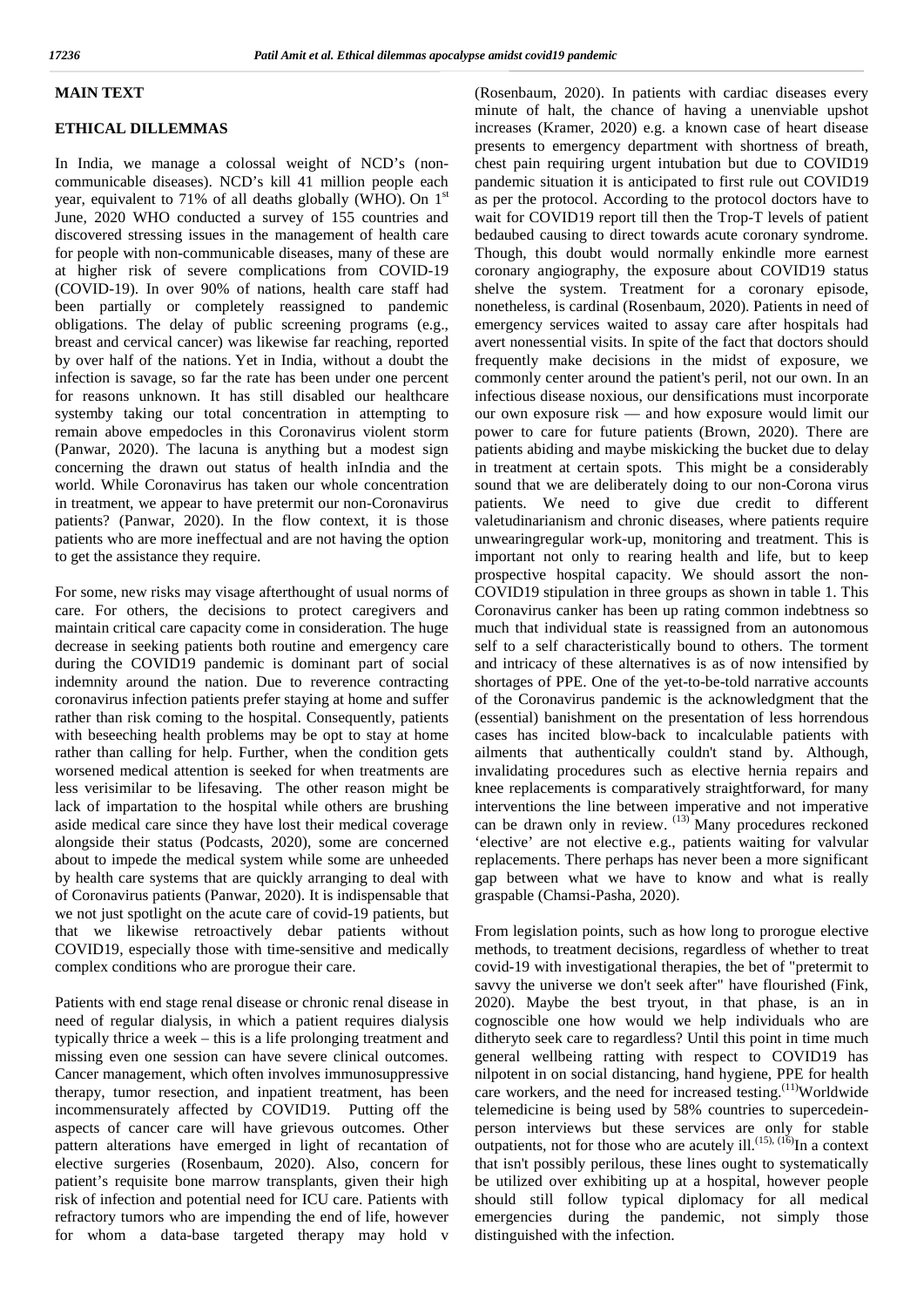| <b>PRINCIPLES OF MEDICAL ETHICS</b>    |                                                                                            |                                                                                                                                                                                                                                                                                                                                                                                                               |                                                                                                                                                                                                                                                                             |  |  |  |  |  |  |
|----------------------------------------|--------------------------------------------------------------------------------------------|---------------------------------------------------------------------------------------------------------------------------------------------------------------------------------------------------------------------------------------------------------------------------------------------------------------------------------------------------------------------------------------------------------------|-----------------------------------------------------------------------------------------------------------------------------------------------------------------------------------------------------------------------------------------------------------------------------|--|--|--|--|--|--|
| Principles <sup><math>(5)</math></sup> |                                                                                            | Challenges <sup>(6)</sup>                                                                                                                                                                                                                                                                                                                                                                                     | Strategies <sup>(6)</sup>                                                                                                                                                                                                                                                   |  |  |  |  |  |  |
| Respect<br>for<br>autonomy             | Person ability<br>to<br>make<br>their<br>choices<br>based<br>on<br>own beliefs and values. | There<br>effective<br><b>barrier</b><br>is<br>a<br>to<br>communication and shared decision-making<br>due to increase use of telemedicine.<br>Constraints on patient's attendants.<br>Uncertain evidence base informed consent<br>for decision-making.                                                                                                                                                         | Ensure to take informed consent in all the<br>cases.<br>To facilitate timely communication, invest<br>in resources for communication aids. Also,<br>by training the doctors, paramedics and<br>staff.                                                                       |  |  |  |  |  |  |
| Beneficence                            | Benefit patients by acting<br>in their best interests.                                     | 1. Vulnerabilities regarding the risks and benefits<br>of treatment alternatives and strategies to                                                                                                                                                                                                                                                                                                            | adequate supply of Personal<br>Ensure<br>protective equipment's, train people about                                                                                                                                                                                         |  |  |  |  |  |  |
| Non-maleficence                        | Not to cause harm to<br>patients                                                           | manage risk of COVID-19 infection.<br>2. Constraints of increased use of telemedicine.<br>3. Physical distancing and use of Personal<br>Protective equipment's (PPE).<br>4. Shortage of staff prompt to deployment of staff<br>to areas of practice outside their scope of<br>expertise.<br>5. Measures to reduce infection risks may result in<br>delays in access to or reduced quality of<br>care delivery | hand hygiene to minimise the infection.<br>Develop and disseminate a uniform<br>protocol for management of COVID19 as<br>well as Non-covid19 patients.<br>Communicate with family members of the<br>patients and try to explain them regarding<br>the healthcare emergency. |  |  |  |  |  |  |
| Justice                                | Obligation<br>to distribute<br>health<br>scarce<br>care<br>resources fairly                | 1. Scarcity of health resources limiting the<br>of care and/or withholding of<br>quality<br>treatment.                                                                                                                                                                                                                                                                                                        | 1. Ensure all the protocols are evidence based and<br>it should be updated each day according<br>circumstances.                                                                                                                                                             |  |  |  |  |  |  |

#### **SERVICES INTERRUPTED BY VARIOUS COUNTRIES DURING COVID19 PANDEMIC**

| <b>Services</b>                   | Countries<br>reporting<br>disruptions<br>essential<br>to<br>health services (%) | Services                                          | Countries reporting disruptions to<br>essential health services (%) |  |  |
|-----------------------------------|---------------------------------------------------------------------------------|---------------------------------------------------|---------------------------------------------------------------------|--|--|
| Non-communicable<br>diseases      | 69%                                                                             | Routine<br>Outreach<br>programmes –               | 70%                                                                 |  |  |
| diagnosis and treatment           |                                                                                 | immunization                                      |                                                                     |  |  |
| Family planning and contraception | 68%                                                                             | Malaria diagnosis and treatment                   | 46%                                                                 |  |  |
| Cancer diagnosis and treatment    | 42%                                                                             | Tuberculosis case detection and<br>treatment      | 42%                                                                 |  |  |
| Treatment of hypertension         | 53%                                                                             | Antiretroviral treatment                          | 22%                                                                 |  |  |
| For heart emergencies             | 31%                                                                             | Disruptions to 24-hour emergency<br>room services | 23%                                                                 |  |  |
| Treatment of diabetes             | 49%                                                                             | Urgent blood transfusions                         | 19%                                                                 |  |  |
| Critical mental health services   | 93%                                                                             | Emergency surgery                                 | 63%                                                                 |  |  |

| CLASSIFICATION NON-COVID 19 CONDITIONS |                                                                             |                             |             |         |              |        |            |  |  |
|----------------------------------------|-----------------------------------------------------------------------------|-----------------------------|-------------|---------|--------------|--------|------------|--|--|
| Emergency care                         | Myocardial Infarction (Heart Attacks), Strokes, Trauma (RTA), Lung ailments |                             |             |         |              |        |            |  |  |
| Semi elective                          | High precedence                                                             | Interventional              | Cardiology, | Bypass, | Transplants. | Cancer | Treatment. |  |  |
|                                        |                                                                             | Pregnancy.                  |             |         |              |        |            |  |  |
|                                        | Low precedence                                                              | Joint Replacement, Cataract |             |         |              |        |            |  |  |
| Elective                               | Managing NCD's; Joint Replacement, Cosmetic Procedures                      |                             |             |         |              |        |            |  |  |

## **SUGGESTIONS**

**Non -COVID19 patients' high-risk conditions should be managed with proactive interference:** Trauma and Emergency is the primary spot to chokepoint during the pandemic on the grounds that non-COVID19 patients who dodge regular care ineluctably ending up at an ER when their condition become intense. In the issue that these were typical occasions, just having telehealth for high-risk patients is not the best (Care of non-COVID, 2020).

**To strength basic non-COVID19 services across hospitals, use "area pooling":** Basically, it implies all the emergency clinics in a single district should cooperate to consolidate non- COVID19services, rather than spreading them out. One facility can handle all the cancer patients, for instance, while another takes care of all heart disease patients (Hindustan Times, Need to reboot health care system to also focus on non-covid patients/)

**Covid-19 patients can be assembled by creating cohort wards based on COVID19 Status:** Covid-19 patients with analogous basic conditions can be foregather in "cohort wards" to deal more prolifically. There needs to be sequestration of COVID19 and non-COVID19 areas, with suitable air changes and different measures to ensure that there is no cross airflow between such areas (Atkinson, 2009). It's truly going to be tied in with applying the aptitudes of the doctors and the attendants who are habitual to dealing with the patients with those particular intricacies and strings (Financialexpress, Care of Non-Covid Patients Must Not Take A Backseat Amid Coronavirus Times) The non-COVID19 patients should be optimized with treatment that may assist them with a short stay or ambulatory care choices (Financialexpress, Care of Non- Covid Patients Must Not Take A Backseat Amid Coronavirus Times). We ought to have healthcare facilities to manage both COVID19 and non-COVID19 care. Convening to accomplish this are operable and can be defined, for manpower, area segregation, patient flow, etc. (Han Jason, 2020) This will limit the interruption of disruption consideration for emergency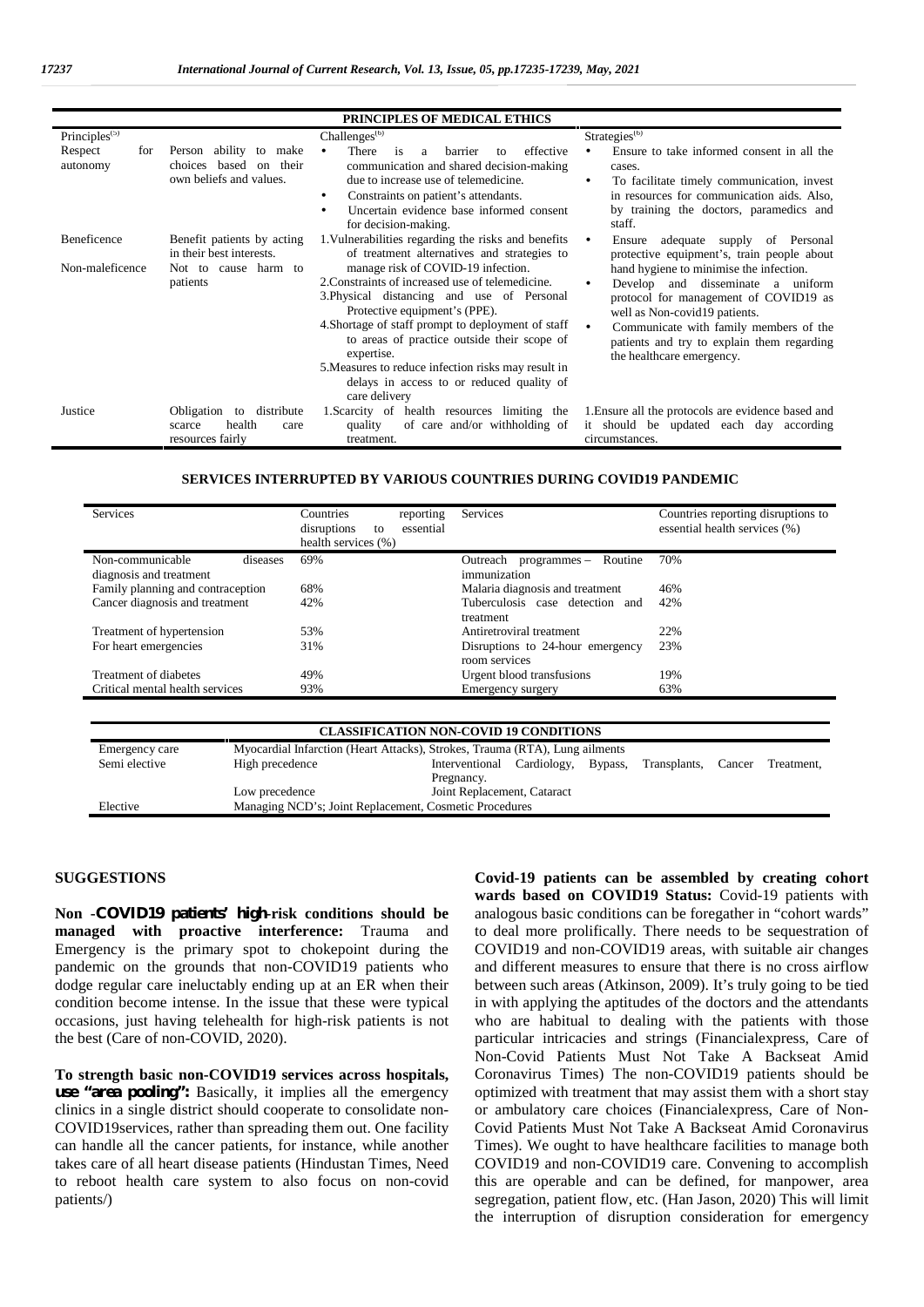care, management of NCD's as well as maternal and child care (Song, 2020)

# **CONCLUSION**

*Primum non nocere* (first, do no harm), said *Hippocrates*. (21) Let us not deny the fact that our other patients need proper care and treatment. From an ethical perspective, it can be repugned that esteem judgment is based on a prudent appraisal of the information procurable, taken as skimpy and advancing. It is worth incarnating on how to proceed in a health-related crisis (Neves, 2020) The ethical challenges that have emerged are probably going to persist for while on account of the protracted impact of changes in health care practice, economies, and social norms (Martin, 2020). The requirement for cautiousness about viral contagion need not diminish a likewise significant message: *COVID or NO COVID, we are still here to care for you.*

# **ABBREVIATIONS**

- 1. **COVID19:** Coronavirus
- 2. **NCD:** Non-Communicable Diseases
- 3. **TROP-T:** Troponin T Levels
- 4. **ER:** Emergency Room
- 5. **ED:** Emergency Department

# **ACKNOWLEDGEMENT**

Authors would like to thank print and electronic media for providing us with immense resource materials in preparation of this article.

### **CONFLICT OF INTEREST**: Nil

# **SOURCE OF FUNDING**: Nil.

**ETHICAL CLEARANCE**: The present study was approved by Institutional Ethical Committee of AIIMS, Patna. All the information has been taken under consideration of medical ethical committee.

**STATEMENT OF INFORMED CONSENT**: This is a review study done by going through various online contents. No consent was required.

# **REFERENCES**

- Neves NMBC, Bitencourt FBCSN, Bitencourt AGV, Neves NMBC, Bitencourt FBCSN, Bitencourt AGV. 2020. Ethical dilemmas in COVID-19 times: how to decide who lives and who dies? Rev Assoc Médica Bras [Internet]. 2020 [cited Nov 4];66:106–11. Available from: http://www.scielo.br/scielo.php?script=sci\_abstract&pid=S 0104-42302020001400106&lng=en&nrm=iso&tlng=en
- McGuire AL, Aulisio MP, Davis FD, Erwin C, Harter TD, Jagsi R, et al. 2020. Ethical Challenges Arising in the COVID-19 Pandemic: An Overview from the Association  $N_{\text{OV}}$ of Bioethics Program Directors (ABPD) Task Force. Am J Bioeth [Internet]. 2020 Jul 2 [cited 2020 Nov 4];20(7):15– 27. Available from: https://www.tandfonline.com/ doi/full/10.1080/15265161.2020.1764138
- Covid-19 & Critical Care: Ethical Dilemmas [Internet]. India Legal. 2020 [cited 2020 Nov 3]. Available from:

https://www.indialegallive.com/special/covid-19-critical care-ethical-dilemmas/

- Robert R, Kentish-Barnes N, Boyer A, Laurent A, Azoulay E, Reignier J. 2020. Ethical dilemmas due to the Covid-19 pandemic. Ann Intensive Care [Internet]. Dec [cited 2020 Nov 41:10(1):84. Available from: https://annalsofintensivecare.springeropen.com/articles/10. 1186/s13613-020-00702-7
- Palser T, Mckneally ÆM, Chirurgie ID. Ethics of Surgical Complications.
- Martin DE, Parsons JA, Caskey FJ, Harris DCH, Jha V. 2020. Ethics of kidney care in the era of COVID-19. Kidney Int [Internet]. Oct [cited 2020 Nov 11];S008525382031111X. from: https://linkinghub.elsevier.com/ retrieve/pii/S008525382031111X
- COVID-19 significantly impacts health services for noncommunicable diseases [Internet]. [cited 2020 Nov 12]. Available from: https://www.who.int/news/item/01-06- 2020-covid-19-significantly-impacts-health-services-for noncommunicable-diseases
- Ethics and COVID-19 [Internet]. [cited 2020 Nov 4]. Available from: https://www.who.int/teams/research-for health/covid-19
- Panwar V. 2020. Our non-Covid patients need care and treatment. Are we letting them down? [Internet]. [cited Nov 4]. Available from: https://www.dailyo.in/variety/covid-19 coronavirus-in-india-hospitals-non-covid patients/story/1/32777.html
- Podcasts, Daily WB, America N. 2020. Coping with non- COVID Patients: An Operations Management Model [Internet]. Knowledge@ Wharton. [cited Nov 4]. Available from: https://knowledge.wharton.upenn.edu/article/coping with-non-covid-patients-an-operations-management-model/
- Rosenbaum L. 2020. The Untold Toll The Pandemic's Effects on Patients without Covid-19. Malina D, editor. N Engl J Med [Internet]. Jun 11 [cited 2020 Nov 12];382(24):2368–71. Available from: http://www.nejm.org/doi/10.1056/NEJMms2009984
- Kramer JB, Brown DE, Kopar PK. 2020. Ethics in the Time of Coronavirus: Recommendations in the COVID-19 Pandemic. J Am Coll Surg [Internet]. Jun [cited 2020 Nov 12];230(6):1114–8. Available from: https://linkinghub.elsevier.com/retrieve/pii/S107275152030 3094
- Han Jason J., Luc Jessica G.Y. 2020. Pak Esther. Ethical Dilemmas Associated With the COVID-19 Pandemic. J Am Coll Cardiol [Internet]. Sep 8 [cited 2020 Nov 4];76(10):1266–9. Available from: https://www. jacc.org/ doi/ full/10.1016/j.jacc.2020.07.041
- Chamsi-Pasha H, Chamsi-Pasha M, Albar MA. 2020. Ethical dilemmas in the era of COVID-19. Avicenna J Med [Internet]. Jul 3 [cited 2020 Nov 4];10(3):102–5. Available from: https://www.ncbi.nlm.nih.gov/ pmc/articles/ PMC7 414603/
- Fink S. 2020. Ethical Dilemmas in Covid-19 Medical Care: Is a Problematic Triage Protocol Better or Worse than No Protocol at All? Am J Bioeth [Internet]. Jul 2 [cited 2020  $4$ ];20(7):1–5. Available from: https://www.tandfonline.com/doi/full/10.1080/15265161.2 020.1788663
- In WHO global pulse survey, 90% of countries report disruptions to essential health services since COVID-19 pandemic [Internet]. [cited 2020 Nov 11]. Available from: https://www.who.int/news/item/31-08-2020-in-who-global-